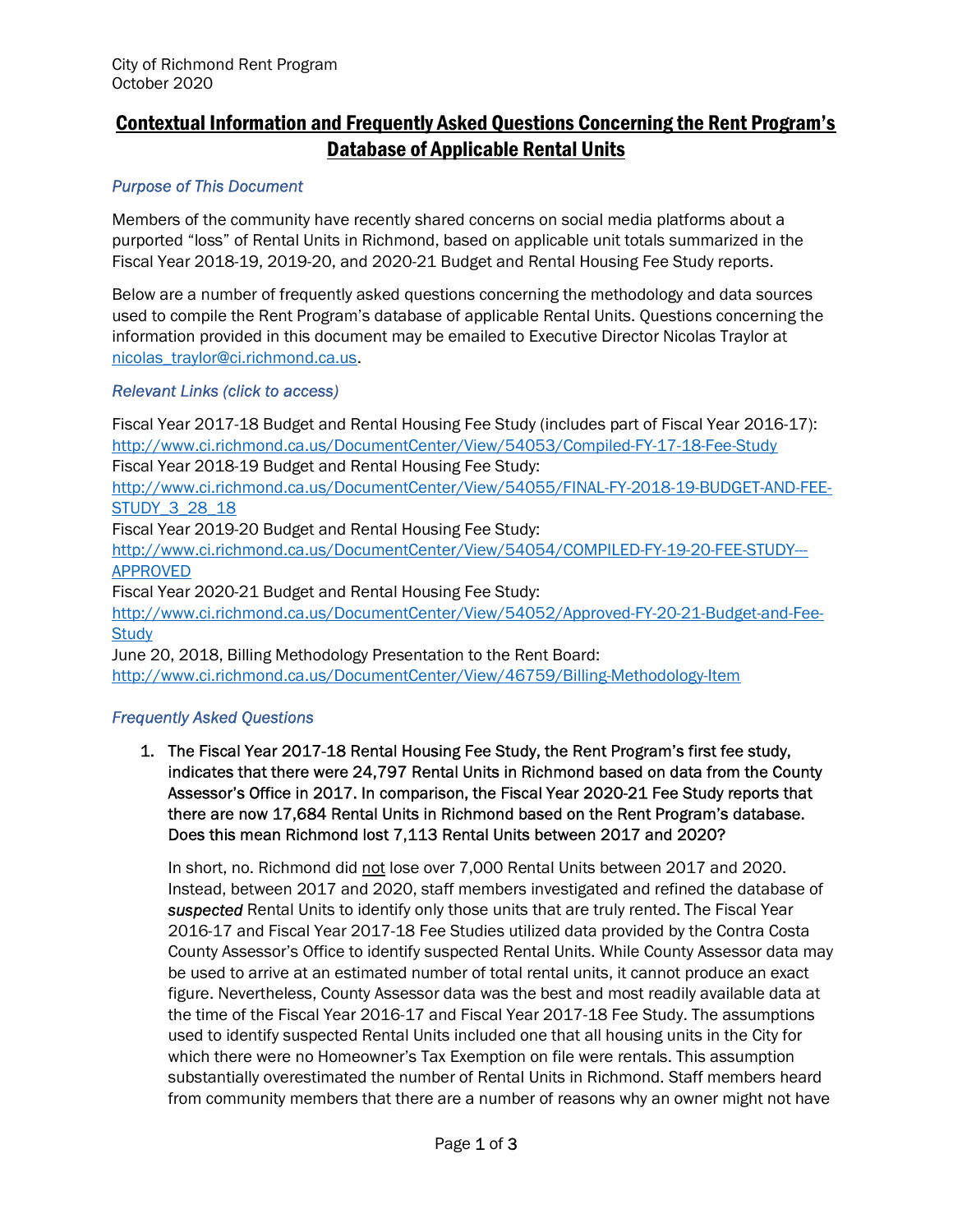$\overline{a}$ 

claimed the Homeowner's Tax Exemption, but not used their property as a rental. These reasons include:

- $\triangleright$  The owner didn't know about the Homeowners Tax Exemption
- $\triangleright$  The owner doesn't qualify for the Homeowner Tax Exemption because they don't live in the property as their primary residence, but they use the property for another purpose besides renting it for residential purposes (e.g. Second/Vacation home, storage, work studio, etc.)

#### 2. So then what is the reason for discrepancy? How did the estimate of close to 25,000 Rental Units in 2017 decrease to less than 18,000 in 2020?

The estimate arrived at using County Assessor data was a very rough estimate of suspected Rental Units. In 2017, when staff members partnered with the City's IT Department to construct the Program's (and the City's) first comprehensive database of Rental Units in the City using the County Assessor data, cross-checked against data from the City's Rental Inspection Program showing many units as Homeowner Exempt, as a starting point, approximately 23,500 units were estimated to be actually rented.

Next, in late 2017 staff members mailed invoices to owners of these 23,500 suspected Rental Units, and approximately 4,087 suspected Rental Units were determined to be exempt based on feedback from owners, who explained that the units are owner occupied or used for some other purpose. This left a remaining approximate 19,413 suspected units.

Between 2018 and 2020, owners of more than 1,500 units in the Rent Program's database of suspected Rental Units contacted the Rent Program upon receipt on a Rental Housing Fee Invoice to claim that their unit(s) are not applicable to the Rent Ordinance because they are (a) occupied by the owner, or rented to a family member who does not pay any Rent, (b) are not offered for rent and are used for some other purpose, or (c) are otherwise not applicable because they are, for example, located outside of City boundaries, consist of a vacant lot, but were added to the initial database. As such, the latest estimate of suspected Rental Units in the City totals 17,684, This number continues to fluctuate as properties (single family homes and condominiums in particular) are bought and sold, rented by one owner, and owneroccupied.

| Category                             | <b>Number of Records</b> |
|--------------------------------------|--------------------------|
| Suspected and Confirmed Rental Units | 17,3561                  |
| <b>Owner Occupied Units</b>          | 5,471                    |
| Units Not Applicable <sup>2</sup>    | 684                      |
| Units Not Offered for Rent           | 317                      |
| Units Offered "Rent Free"            | 249                      |
| Units Under Review                   | 4                        |
| <b>Total Records</b>                 | 24.081                   |

The table below contains the number of unit records in each category as of March 2020.

<sup>1</sup> This figure does not include an additional 328 units in the development pipeline that were included in the FY 2020-21 Fee Study.

<sup>2</sup> Includes units that are not used for residential rental purposes, units located outside the City's boundaries, and vacant lots.